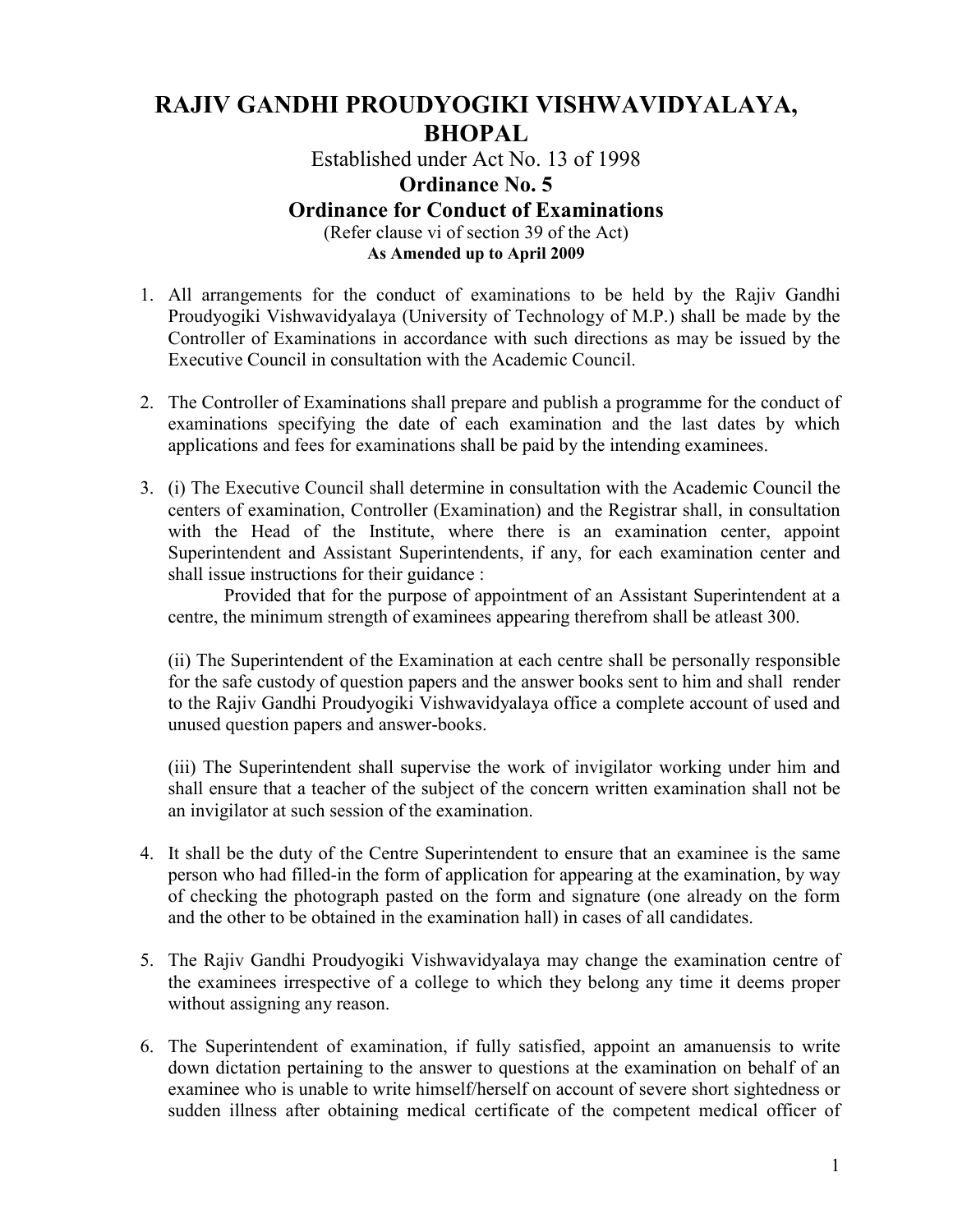Govt. Hospital duly countersigned by the Civil Surgeon provided that such amanuensis should be a man/woman possessing qualification of atleast one class/examination lower than the examinee concerned. The Examination Superintendent will send the information to this effect to the Examination Controller of the University with all the connected papers just after over the examination.

- 7. The Rajiv Gandhi Proudyogiki Vishwavidyalaya may, from time to time, appoint Observers/Inspectors or Board of Observers/Inspectors to see that the examinations are conducted strictly according to the rules and procedure laid down. In the event of the Observers/Inspectors pointing out serious breach of rules or procedure, the Kulpati may take such action as may be necessary including postponement or cancellation, wholly or in part, of the examination at the centre, and if any such action is taken, a report of the action taken shall be made to the Executive Council at its next meeting. In case of the conduct of practical examination, in the event of external examiner pointing out serious breach of rules or procedure, the Kulpati may take appropriate action against the examination centre and the action taken by the Vice-Chancellor will be reported to Executive Council.
- 8. The Executive Council may cancel an examination at all centers if it is satisfied that there has been a leakage of question paper or any other irregularity which warrants such a step.
- 9. The Executive Council may issue such general instructions for the guidance of the Examiner, Centre Superintendents, Tabulators, Collators, as it considers necessary for the proper discharge of their duties.
- 10. Subject to the provisions of this Ordinance, the Executive Council may, from time to time, make alter or modify rules and procedures about the conduct of examinations.
- 11. 1. The Result Committee for each of the Faculties will be constituted by the Academic Council.
- 11. 2. The functions of the Results Committee shall be as follows :

(i) To scrutinize and pass the result of the examinations conducted by the Rajiv Gandhi Proudyogiki Vishwavidyalaya after satisfying itself that the results on the whole and in the various subjects are in conformity with the usual standards and to recommend to the Kulpati the action to be taken in any case where the result is unbalanced;

- (ii) To scrutinize complains against question papers and to take necessary action;
- (iii) To decide cases of candidates who answered wrong paper;
- (iv) To decide cases of candidates whose answer books were lost in transit;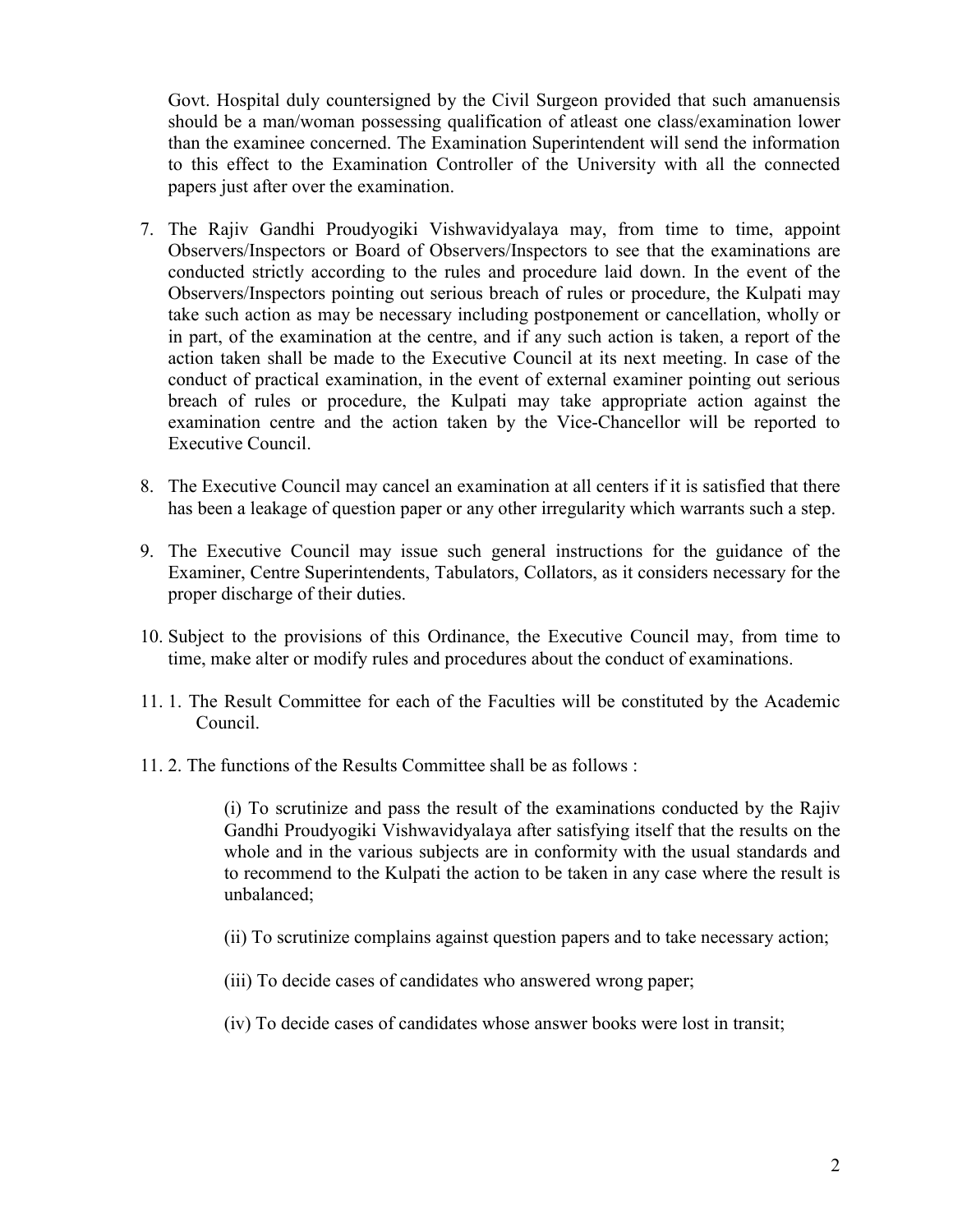(v) To exercise such other powers as the Academic council may delegate to it from time to time.

Note: If any action is to be taken against any Examiner, Centre Superintendent or Invigilator, the matter shall be referred to the Executive Council with the recommendation of the Result Committee.

12. The Kulpati shall appoint two tabulators or two set of tabulators for tabulating the results of the examination and two collators for each examination and he may issue general instructions for the guidance of tabulators in preparing the results of examination. One tabulator will tabulate the result from files and another from counter files. The set of tabulators and collators can be dependent upon the number of examinees involved.

## OR

To save the time and to maintain the accuracy, the Kulpati may order to computerize the result/results from the university computer center or from private agencies, after completing all formalities in this connection.

- 13. If a candidate has any communication to make on the subject of his/her examination paper, it shall be made in writing to the Controller of Exam direct.
- 14. Any attempt made by or on behalf of a candidate to secure preferential treatment in the matter of his/her examination shall be reported to the Controller of Exam who shall place the matter before the Executive Council.
- 15. Except as otherwise decided by the Executive council, the examination answer-books and the documents regarding the marks obtained by the examinees, except the tabulated result, shall be destroyed or otherwise disposed off after six months from the date of declaration of the result.
- 16. The Executive Council may, by a resolution, authorize the Controller of Exam to publish the results of the Rajiv Gandhi Proudyogiki Vishwavidyalaya examinations as passed by the Result Committee on the notice board of the office of the University. The results, when published, shall simultaneously be communicated to the Principals of the colleges concerned.
- 17. The remuneration of the Examiners, Superintendents, Assistant Superintendent, Invigilators, Tabulators and Collators and the deductions to be made in remuneration for errors noticed shall be as decided by the Executive Council.
- 18. No examinee shall leave the examination hall within half an hour of the start of the examination for any purpose, what so ever, and no latecomer may be permitted for the examination after half an hour of its commencement.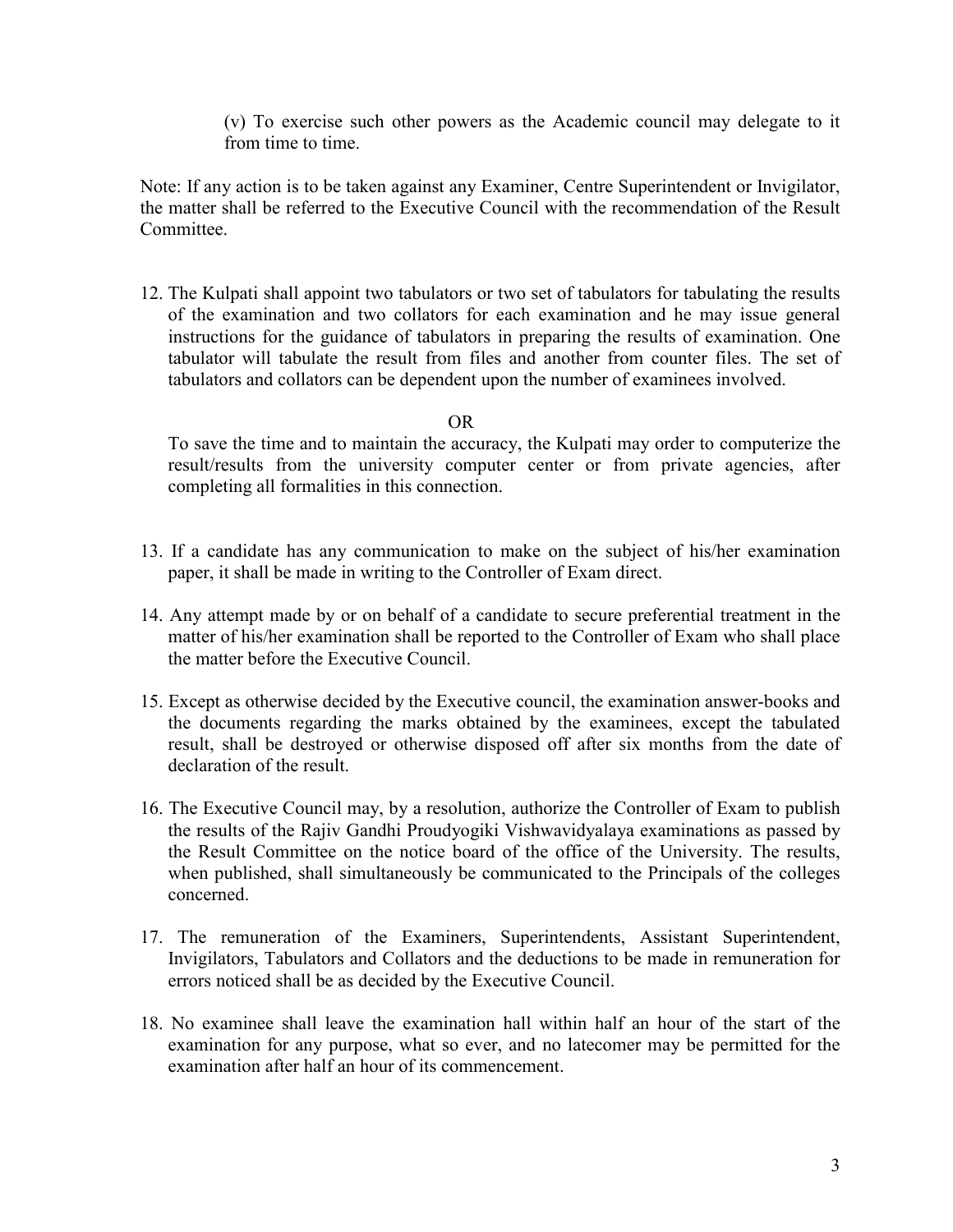- 19. Examinees desirous of leaving the examination hall temporarily shall be permitted to do so for a maximum period of five minutes. The absence shall be recorded and if the examinee fails to return within this limit of five minutes, he/she shall not be permitted to enter the examination hall, unless he/she gives convincing explanation.
- 20. A candidate found talking during the examination hours shall be warned not to do so. If the candidate continues talking inspite of the warning by the invigilator, the answer book of the examinee shall be withdrawn and a second answer book supplied. Only the second answer book shall be sent for evaluation. The first answer book shall be cancelled and sent to the Controller Exam by the Superintendent.
- 21. The Superintendent of Examination Centre shall take action against the Examinee who is found using or attempting to use unfair means in the examination hall or within the premises of the Examination Centre during the hours of examination, in the following manners:
	- 21.1 The examinee shall be called upon to surrender all the objectionable material found in his/her possession including answer book and the memorandum shall be prepared with date and time.
	- 21.2 The statement of the examinee and the invigilator shall be recorded.
	- 21.3 The examinee shall be issued a fresh answer-book marked 'Duplicate-Using Unfair Means' to attempt answers within the remaining time prescribed for the examination.
	- 21.4 All the material so collected and the entire evidence along with the statement of the examinee and the answer-book duly initialed shall be forwarded to the Exam Controller by name in a separate confidential sealed registered packet marked "Unfair Means" along with the observations of Superintendent.
	- 21.5 The materials so collected from the examinee together with both the answerbooks, Viz., the answer-book collected while using unfair means and other supplied afterward will be sent to the Examiner by the Controller Exam for assessing both the answer book separately and to report if the examinee has actually used unfair means in view of the material collected.
	- 21.6 The cases of the use of unfair means at the examination as reported by the center superintendent along with the report of the examiner shall be examined by a Committee to be appointed by the Executive Council every year.

The committee shall consist of :-

- 21.6.1 One member of the Executive Council, one of the Deans of Faculties, and one teacher who is the member of Academic Council nominated by the Executive Council.
- 21.6.2 One student who in the academic session immediately preceding was member of any Board of Study, nominated by the Kulpati.
- 21.6.3 Controller of Examinations.

The Executive Council shall appoint one of the members included under (21.6.1) to be the Chairman of the Committee.